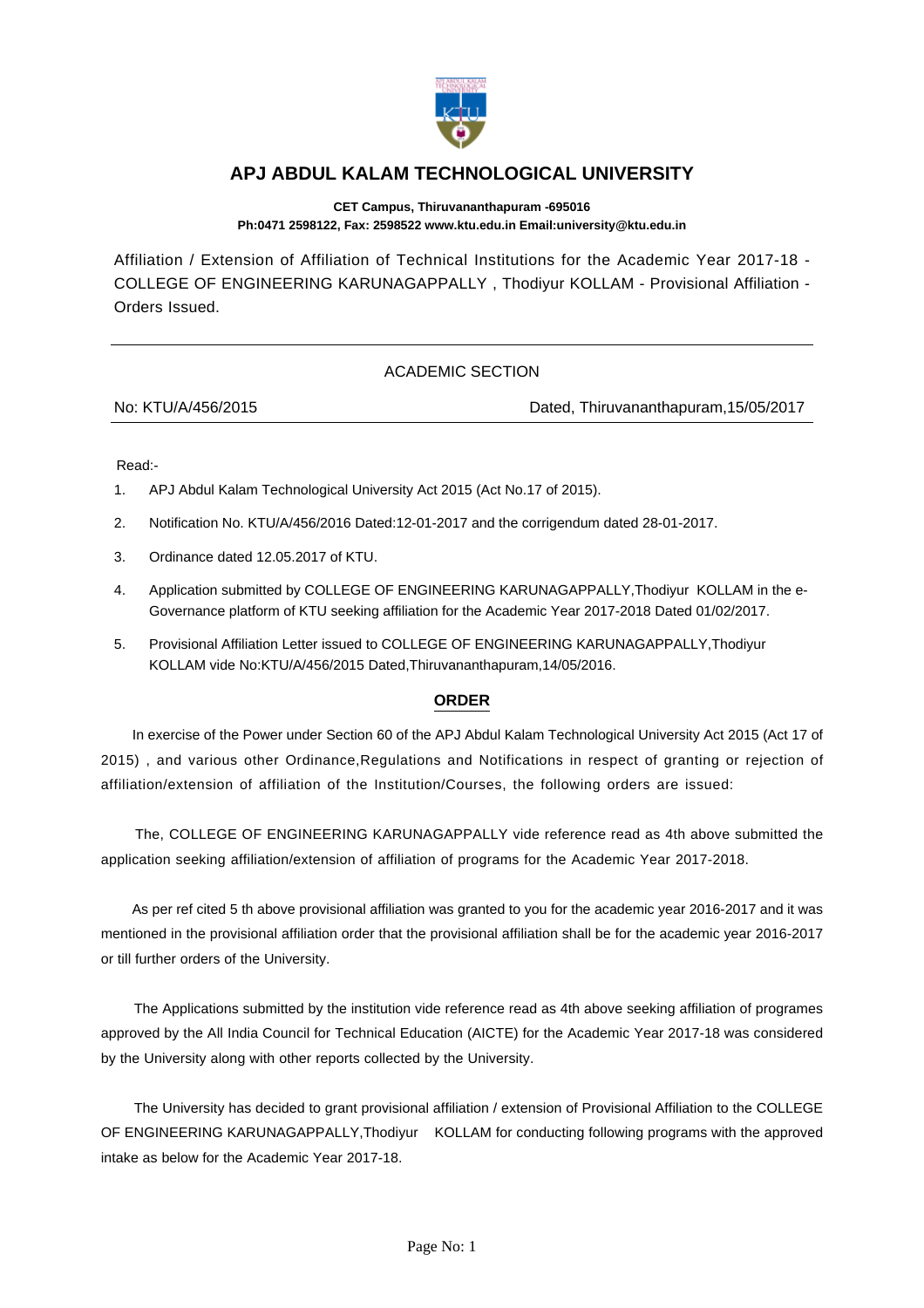| <b>No</b> | <b>Program Type</b>           | Level | <b>Branch/Stream</b>                                  | Approved<br>Intake | <b>Full/Part Time</b> | <b>NRI</b> | <b>PIO</b> |
|-----------|-------------------------------|-------|-------------------------------------------------------|--------------------|-----------------------|------------|------------|
| 1         | Engineering and<br>Technology | UG    | <b>COMPUTER SCIENCE &amp;</b><br><b>ENGINEERING</b>   | 60                 | Full Time             | Yes No     |            |
| 2         | Engineering and<br>Technology | UG    | <b>ELECTRONICS &amp;</b><br><b>COMMUNICATION ENGG</b> | 60                 | Full Time             | Yes No     |            |
| 3         | Engineering and<br>Technology | UG    | ELECTRICAL AND<br>ELECTRONICS ENGINEERING             | 60                 | Full Time             | Yes        | No.        |
| 4         | Engineering and<br>Technology | PG    | <b>CS(IMAGE PROCESSING)</b>                           | 24                 | Full Time             | Yes No     |            |
| 5         | Engineering and<br>Technology | PG    | EC(SIGNAL PROCESSING)                                 | 24                 | Full Time             | Yes No     |            |

 The provisional affiliation shall be for the academic year 2017-18 or till further orders of the University and the provisional affiliation granted here is subject to the following conditions.

i. Verification of facts submitted by the institution in the e-Gov platform by the University.

ii. The Institution shall remit the affiliation fee of Rs.950000.00 by way of online payment through institute portal within 15 days from the date of this Order.

iii. The Institution shall observe the Clause 60 (2) of the Act establishing the APJ Abdul Kalam Technological University, the norms and standards prescribed by the AICTE in the Approval Process Handbook 2017-2018,and the guidelines by the University from time to time and the undertaking / affidavit given by the institution along with the application submitted by the institution on portal.

iv. Strict compliance of Anti-Ragging Regulation notified vide F.No.37-3/Legal/AICTE/2009 Dated July 1,2009 for Prevention, and Prohibition of Ragging in Technical Institution /UGC regulations.In case Institution fails to take adequate steps to prevent Ragging or fails to punish perpetrators or incidents of Ragging,it will be liable to take any action as defined under clause 9(4) of the said Regulation.

**Non -compliance with any of the conditions will result in the withdrawal of the affiliation without any notice.**

> Sd/- Dr. PADMAKUMAR G P\* Registrar